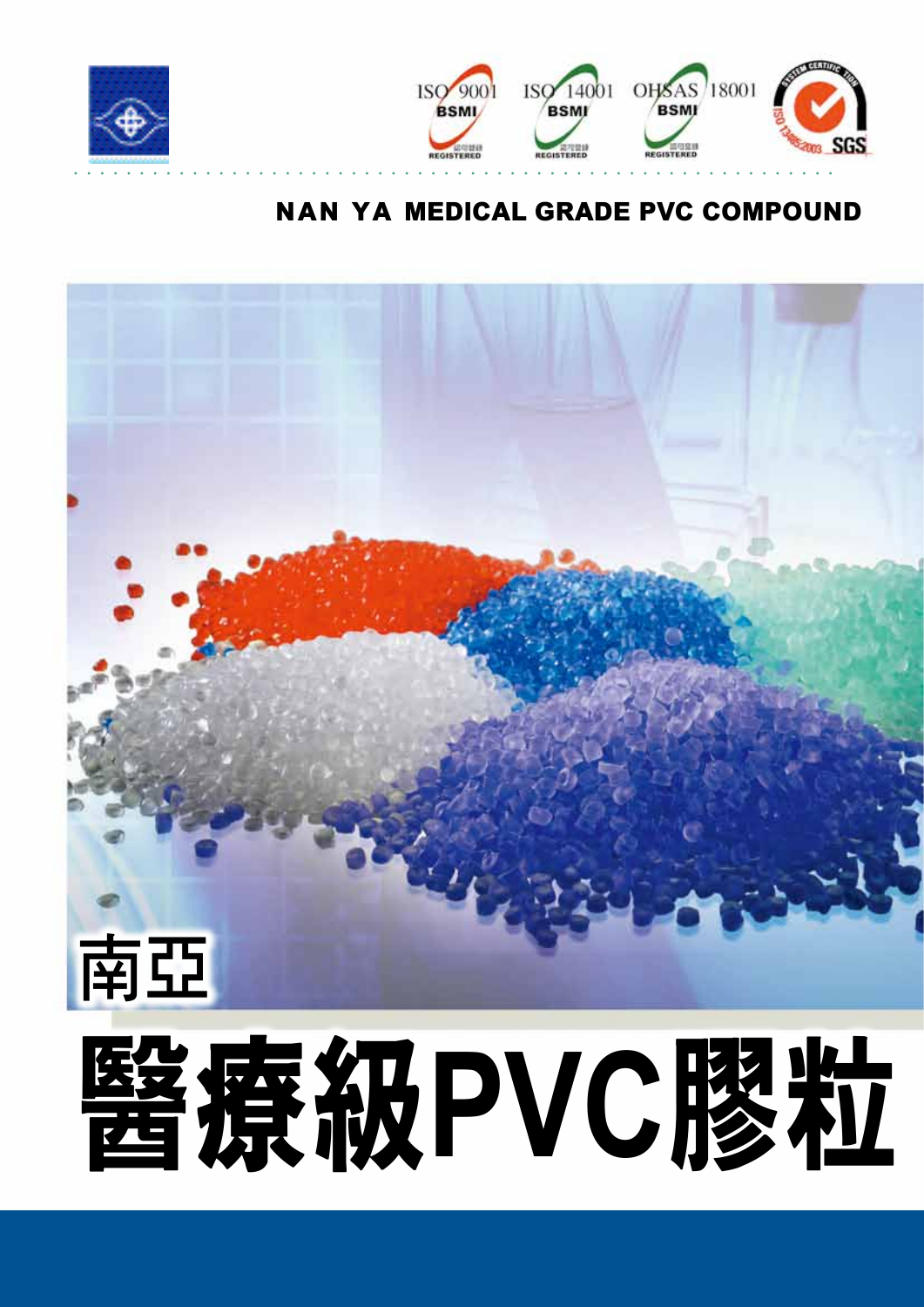南亞公司自1973年即從事PVC膠粒生產,品質受到客戶高度肯定, 其中醫療級膠粒更可符合USP 5級以上,膠粒工廠自1994年起陸續 通過ISO 9001、14001、OHSAS 18001認證,更於2009年通過ISO 13485認證,達到國際水準。

 南亞擁有優秀研發團隊、優良生產技術、嚴謹製程管理及精密 檢驗儀器,製造出品質穩定均一之膠粒。醫療級膠粒可滿足押出、 射出及吹塑成型等加工技術,且可配合客戶指定之品質需求研發各 種特殊用途膠粒,如高耐衝擊、高彈性及耐藥性等,廣為國內外專 業醫療器材生產廠商所使用。

Nan Ya Plastics Corporation has begun the production of PVC Compound since 1973 and been renowned for its high quality. Our medical compoupd is verified by USP V & VI, and our factory is certified to ISO 9001, ISO 14001, ISO 13485 and OHSAS 18001.

 Nan Ya devotes its efforts to research and development, production technology, processing management and precision machinery, which ensures the stability of quality that can satisfy customer's multiple needs, such as extrusion, injection and blow molding . We also provide customized services according to the specifications of each customer, for example: high impact、high flexibility and chemical resistance etc. Our products are widely accepted by many domestic and international medical devices manufacturer firms.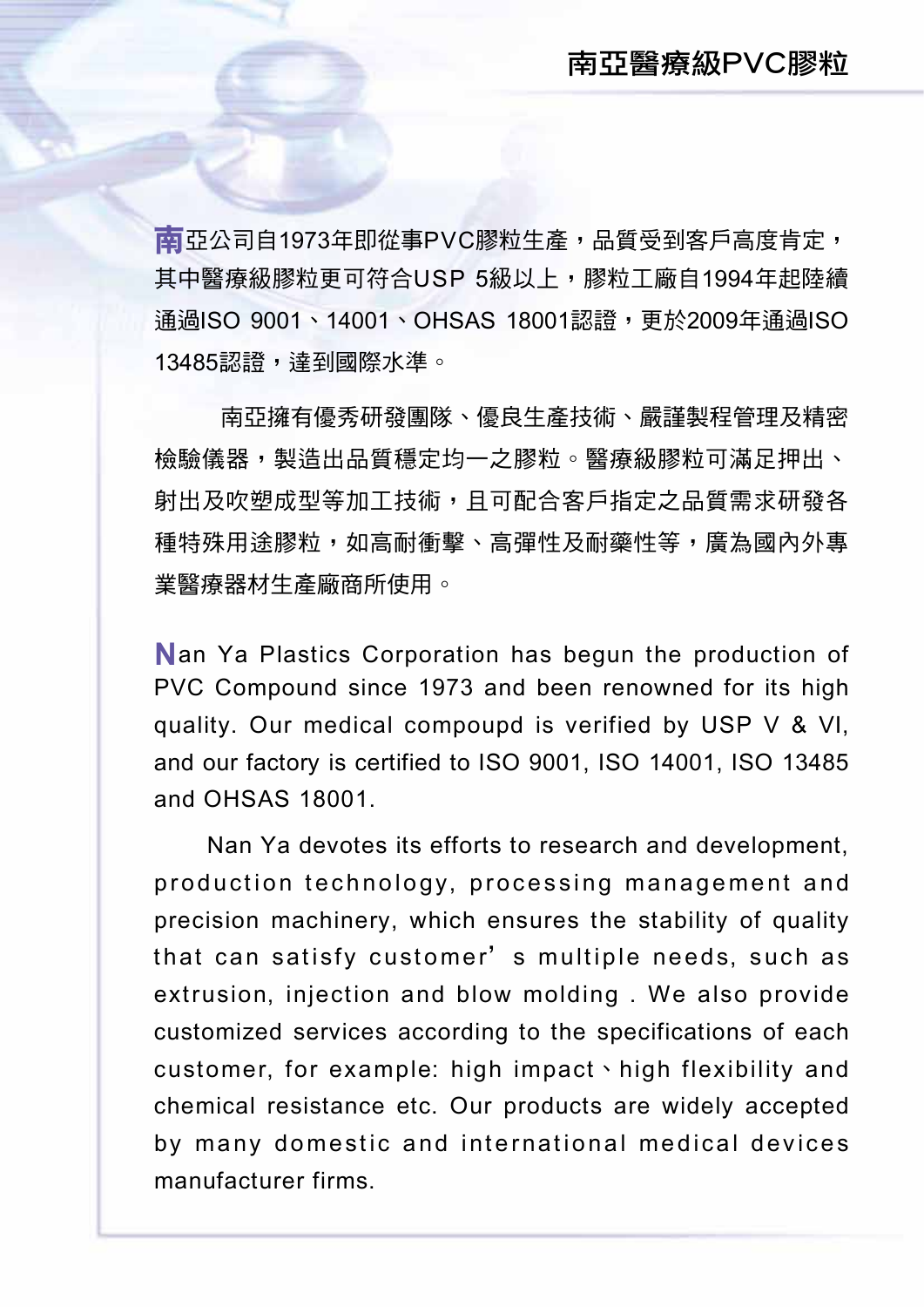## Nan Ya Medical Grade PVC Compound



·自動計量區 ·包裝區及展示區



Auto Weighing area **Auto Weighing area** Packing area & Showroom





·塑譜儀 ·紫外線可見光光譜儀 Brabender UV/VIS Spectrophotometer



・氣相層析儀 きょうしょう キン 電子顯微鏡



Gas Chromatography **Electron Microscope**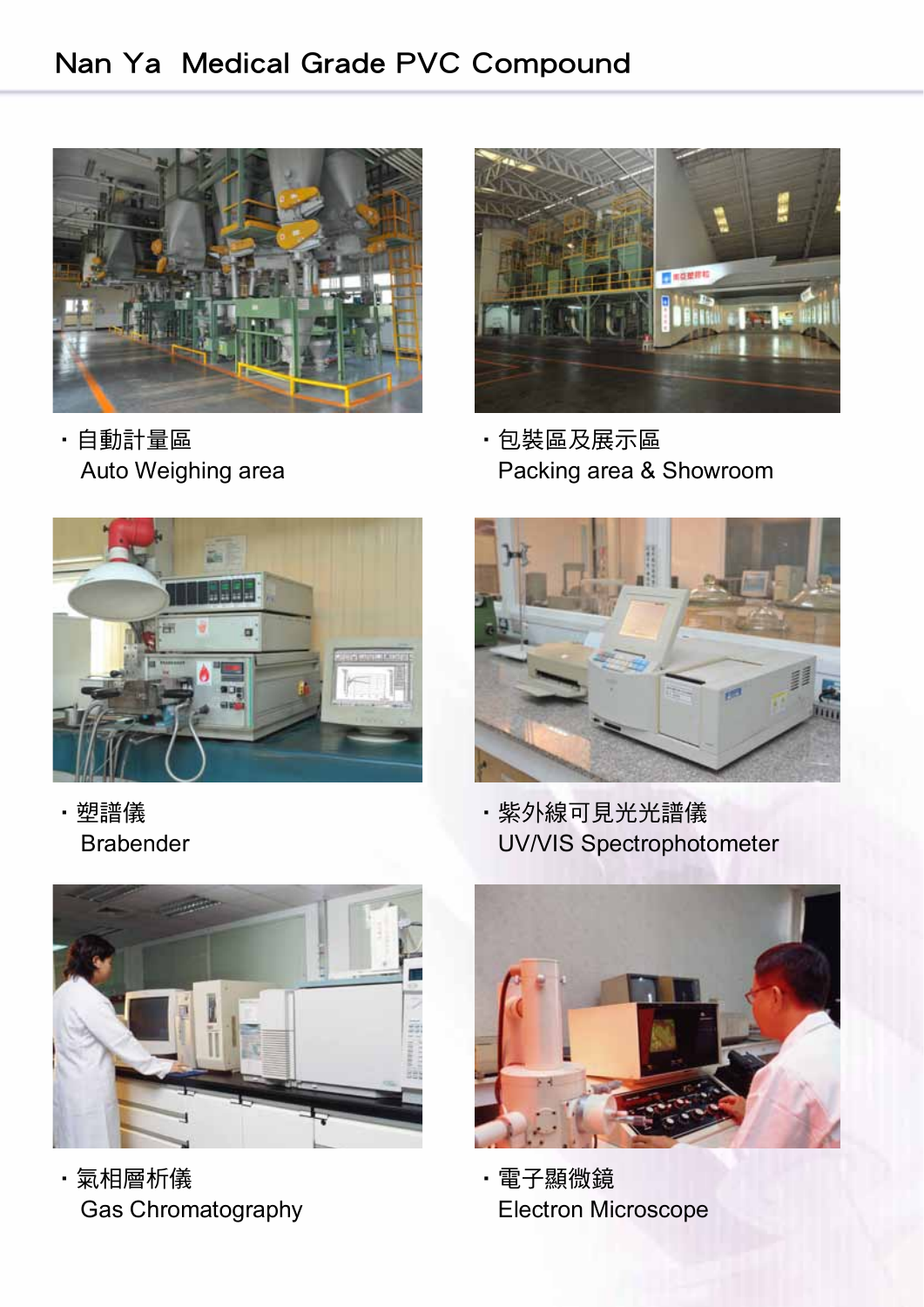### 押出系列 For Extrusion

| 押出系列 For Extrusion                   |                       |                                         |                                                      |                             |                           |                                 |
|--------------------------------------|-----------------------|-----------------------------------------|------------------------------------------------------|-----------------------------|---------------------------|---------------------------------|
| 項目<br><b>Property</b><br>規格<br>Spec. | 硬度<br><b>Hardness</b> | 比重<br><b>Specific</b><br><b>Gravity</b> | 拉力強度(Kg/cm <sup>2</sup> )<br><b>Tensile Strength</b> | 伸長率(%)<br><b>Elongation</b> | USP等級<br><b>USP Grade</b> | 用途<br><b>Application</b>        |
| <b>ASTM</b>                          | D 2240                | D 792                                   | D 638                                                | D 638                       |                           | 血液透析主管                          |
| <b>MSA048P3X</b>                     | 87                    | 1.240                                   | 230                                                  | 300                         | VI                        | Hemodialysis Main Tube          |
| <b>MSA055P3X</b>                     | 82                    | 1.225                                   | 170                                                  | 360                         | VI                        | 血液透析泵浦管<br>Pump Tube            |
| <b>MSA0603XX</b>                     | 77                    | 1.225                                   | 150                                                  | 310                         | VI                        | 枕接頭                             |
| <b>MSA0603X5</b>                     | 80                    | 1.220                                   | 170                                                  | 350                         | VI                        | Pillow                          |
| <b>MSA060P3X</b>                     | 79                    | 1.215                                   | 150                                                  | 320                         | VI                        | 醫用引流管                           |
| <b>MSA062P35</b>                     | 80                    | 1.215                                   | 180                                                  | 380                         | VI                        | Drainage Tube                   |
| <b>MSA063P3X</b>                     | 77                    | 1.210                                   | 155                                                  | 330                         | VI                        | 穿刺針管<br>Spinal Needle Tube      |
| <b>MSA0703XX</b>                     | 73                    | 1.195                                   | 120                                                  | 340                         | VI                        | 吹氣過濾管                           |
| <b>MSA070P32</b>                     | 73                    | 1.200                                   | 150                                                  | 360                         | VI                        | <b>Insufflation Tube</b>        |
| MSA072P3X                            | 72                    | 1.190                                   | 150                                                  | 370                         | VI                        | 氣囊(高彈性)<br>Air Cushion mask     |
| <b>MSA080P3X</b>                     | 67                    | 1.180                                   | 130                                                  | 400                         | VI                        | 氧氣管                             |
| <b>MSA100P35</b>                     | 60                    | 1.155                                   | 115                                                  | 430                         | VI                        | Oxygen Tube                     |
| <b>MSC0503X5</b>                     | 83                    | 1.234                                   | 200                                                  | 350                         | VI                        | 抽痰管                             |
| <b>MSE085H35</b>                     | 57                    | 1.150                                   | 120                                                  | 440                         | VI                        | <b>Suction Cath Tube</b><br>螺旋管 |
| <b>MSK095P32</b>                     | 59                    | 1.160                                   | 100                                                  | 410                         | $\vee$                    | <b>Spiral Tube</b>              |
| MSL0403LA                            | 88                    | 1.260                                   | 210                                                  | 330                         | VI                        | 輸液袋                             |
| <b>MSS080P35</b>                     | 67                    | 1.190                                   | 160                                                  | 380                         | VI                        | I.V Bag                         |

- 加工建議
- ◎ 押出機螺桿 L/D 24~28:1
- ◎ 螺桿壓縮比率應在2.5~3.0:1
- ◎ 溫度控制140℃~170℃
- ◎ 加濾網 20/100 mesh
- Suggestion
- ◎ Screw L/D Ratio 24~28:1
- ◎ Compression Ratio 2.5~3.0:1
- ◎ Processing Temperature
	- 140℃~170℃
- ◎ Screen pack 20/100 Mesh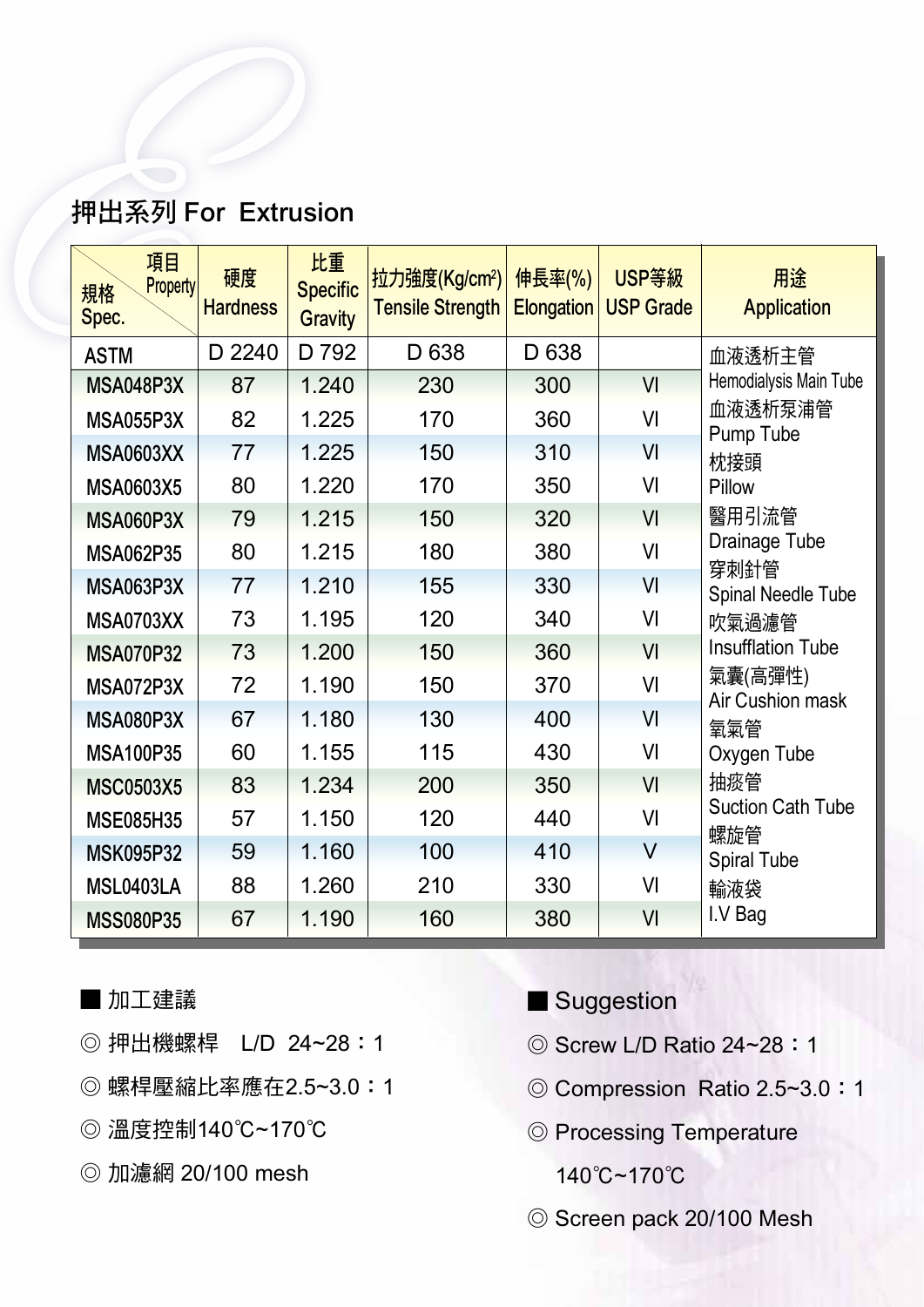## 射出系列 For Injection

| 射出系列 For Injection            |                       |                                         |                                                      |                      |                           |                                   |
|-------------------------------|-----------------------|-----------------------------------------|------------------------------------------------------|----------------------|---------------------------|-----------------------------------|
| 項目<br>Property<br>規格<br>Spec. | 硬度<br><b>Hardness</b> | 比重<br><b>Specific</b><br><b>Gravity</b> | 拉力強度(Kg/cm <sup>2</sup> )<br><b>Tensile Strength</b> | 伸長率(%)<br>Elongation | USP等級<br><b>USP Grade</b> | 用途<br>Application                 |
| <b>ASTM</b>                   | D 2240                | D 792                                   | D 638                                                | D 638                |                           | 母針基                               |
| MTA002GXX                     | 84(D scale)           | 1.380                                   | 500                                                  | 20                   | VI                        | Female Luer Lock<br>滴口室           |
| MTA004AGX                     | 81(D scale)           | 1.325                                   | 580                                                  | 60                   | VI                        | <b>Drip Chamber</b>               |
| MTA004AGA                     | 81(D scale)           | 1.330                                   | 490                                                  | 70                   | VI                        | 滴口室上蓋<br><b>Chamber Cover</b>     |
| MTA006GXX                     | 82(D scale)           | 1.360                                   | 500                                                  | 30                   | VI                        | 蝴蝶翼                               |
| MTA019AX2                     | 77(D scale)           | 1.300                                   | 400                                                  | 180                  | VI                        | <b>Twist Off Connector</b>        |
| MTA028GXX                     | 58(D scale)           | 1.280                                   | 250                                                  | 240                  | VI                        | 採樣接頭<br><b>Dialysis Connector</b> |
| MTA035GXX                     | 92                    | 1.275                                   | 240                                                  | 250                  | VI                        | T 接頭                              |
| <b>MTA0403XX</b>              | 91                    | 1.260                                   | 210                                                  | 280                  | VI                        | T Connector<br>透析接頭               |
| <b>MTA0443XX</b>              | 89                    | 1.250                                   | 200                                                  | 300                  | V <sub>l</sub>            | <b>Dialyzer Connector</b>         |
| MTA044GXX                     | 90                    | 1.255                                   | 220                                                  | 270                  | VI                        | 氧氣面罩                              |
| <b>MTB031GX2</b>              | 95                    | 1.275                                   | 200                                                  | 250                  | VI                        | Oxygen Mask<br>急救球                |
| <b>MTB0603XX</b>              | 74                    | 1.215                                   | 140                                                  | 320                  | VI                        | Resuscitator                      |
| MTB0653XX                     | 71                    | 1.205                                   | 130                                                  | 330                  | VI                        | 隱形眼鏡鑄模<br>Cast-mold for           |
| MTB080P3X                     | 72                    | 1.185                                   | 150                                                  | 380                  | VI                        | contact lens                      |

■ 加工建議

- ◎ 螺桿壓縮比率應在2~3:1
- ◎ 溫度控制 135℃~190℃
- Suggestion
- ◎ Compression Ratio 2~3:1
- ◎ Processing

Temperature 135℃~190℃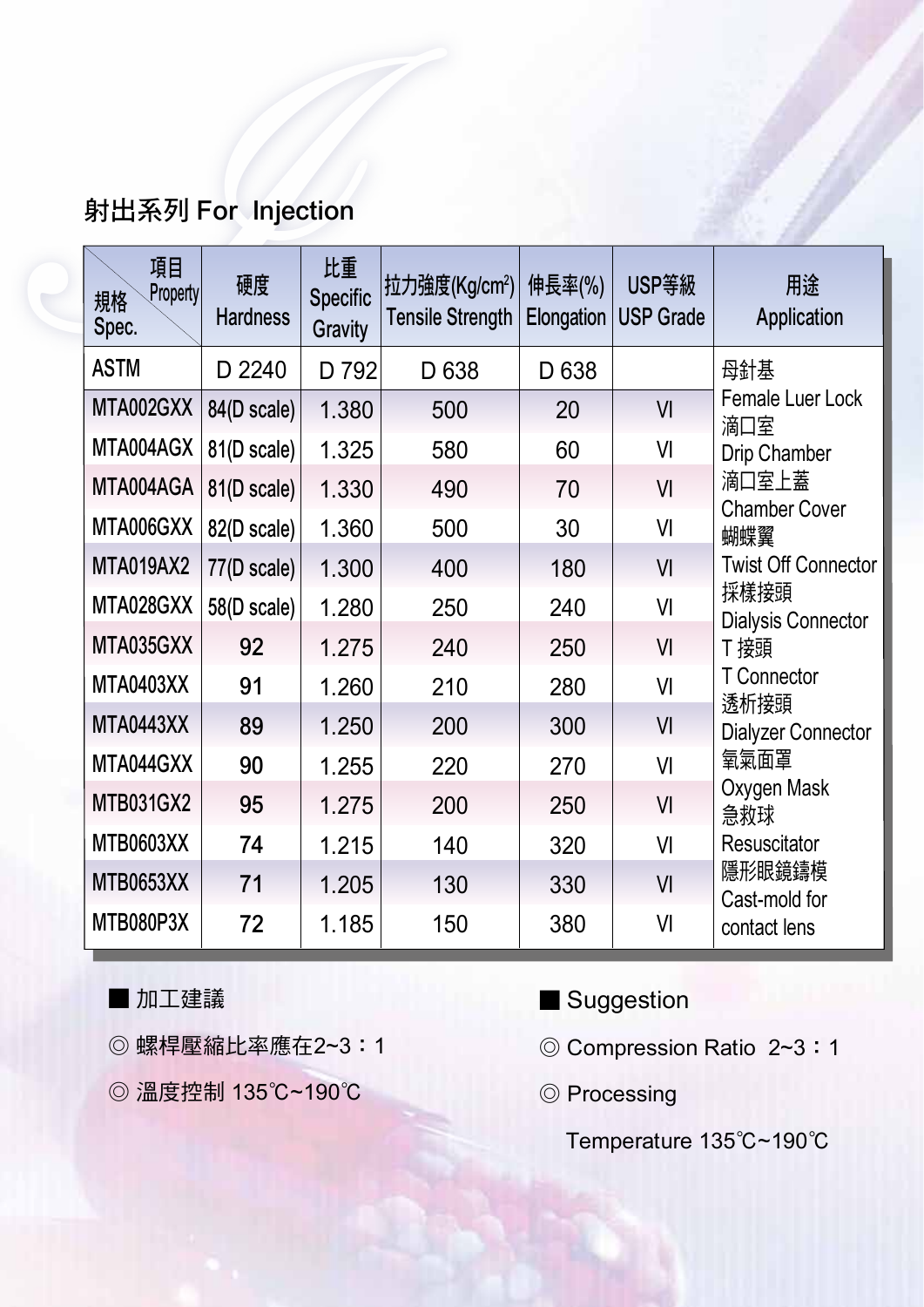#### 非 酰 酸酯系列 Phthalate Free

| 非酜酸酯系列 Phthalate Free         |                       |                                         |                                                      |                             |                           |                            |  |  |  |
|-------------------------------|-----------------------|-----------------------------------------|------------------------------------------------------|-----------------------------|---------------------------|----------------------------|--|--|--|
| 項目<br>Property<br>規格<br>Spec. | 硬度<br><b>Hardness</b> | 比重<br><b>Specific</b><br><b>Gravity</b> | 拉力強度(Kg/cm <sup>2</sup> )<br><b>Tensile Strength</b> | 伸長率(%)<br><b>Elongation</b> | USP等級<br><b>USP Grade</b> | 用途<br><b>Application</b>   |  |  |  |
| <b>ASTM</b>                   | D 2240                | D 792                                   | D638                                                 | D63821                      |                           | 醫用軟管                       |  |  |  |
| MPV030GN6                     | 53(D scale)           | 1.246                                   | 190                                                  | $\overline{0}$              | VI                        | <b>Medical Tube</b><br>急救球 |  |  |  |
| <b>MSA0553X6</b>              | 85                    | 1.230                                   | 170                                                  | 350                         | VI                        | Resuscitator               |  |  |  |
| <b>MSA060P36</b>              | 80                    | 1.215                                   | 180                                                  | 340                         | V <sub>l</sub>            | 氧氣罩                        |  |  |  |
| <b>MSA062P36</b>              | 80                    | 1.215                                   | 180                                                  | 340                         | VI                        | Oxygen Mask<br>潛水用具        |  |  |  |
| <b>MSF026C36</b>              | 57(D scale)           | 1.290                                   | 220                                                  | 240                         |                           | Snorkel                    |  |  |  |
| <b>MSF028C36</b>              | 57(D scale)           | 1.290                                   | 220                                                  | 240                         |                           | 玩具                         |  |  |  |
| <b>MSF080C36</b>              | 70                    | 1.185                                   | 130                                                  | 410                         |                           | Toys<br>工具握把               |  |  |  |
| <b>MTD0453X6</b>              | 87                    | 1.225                                   | 180                                                  | 250                         |                           | Hand tools                 |  |  |  |
| <b>MTF0503X6</b>              | 80                    | 1.235                                   | 170                                                  | 360                         |                           | 魔鬼氈<br>Velcro              |  |  |  |
| MVC058KX6                     | 86                    | 1.230                                   | 160                                                  | 350                         |                           |                            |  |  |  |

■ 酰酸酯可塑劑含量分析 DEHP、DINP、DIDP、BBP、 DBP、DNOP 含量少於0.1% (1000ppm)。

■ 加工建議

- ◎ 押出機螺桿 L/D 24~28:1
- ◎ 押出機螺桿壓縮比率應在

 $2.5 - 3.0 : 1$ 

◎ 射出機螺桿壓縮比率應在2~3:1

- Phthalate contents DEHP、DINP、DIDP、BBP、
	- DBP、DNOP below 0.1%(1000ppm↓)
- Suggestion
- ◎ Screw L/D Ratio 24~28:1
- ◎ Extrusion Compression Ratio 2.5~3.0:1
- ◎ Injection Compression Ratio 2~3:1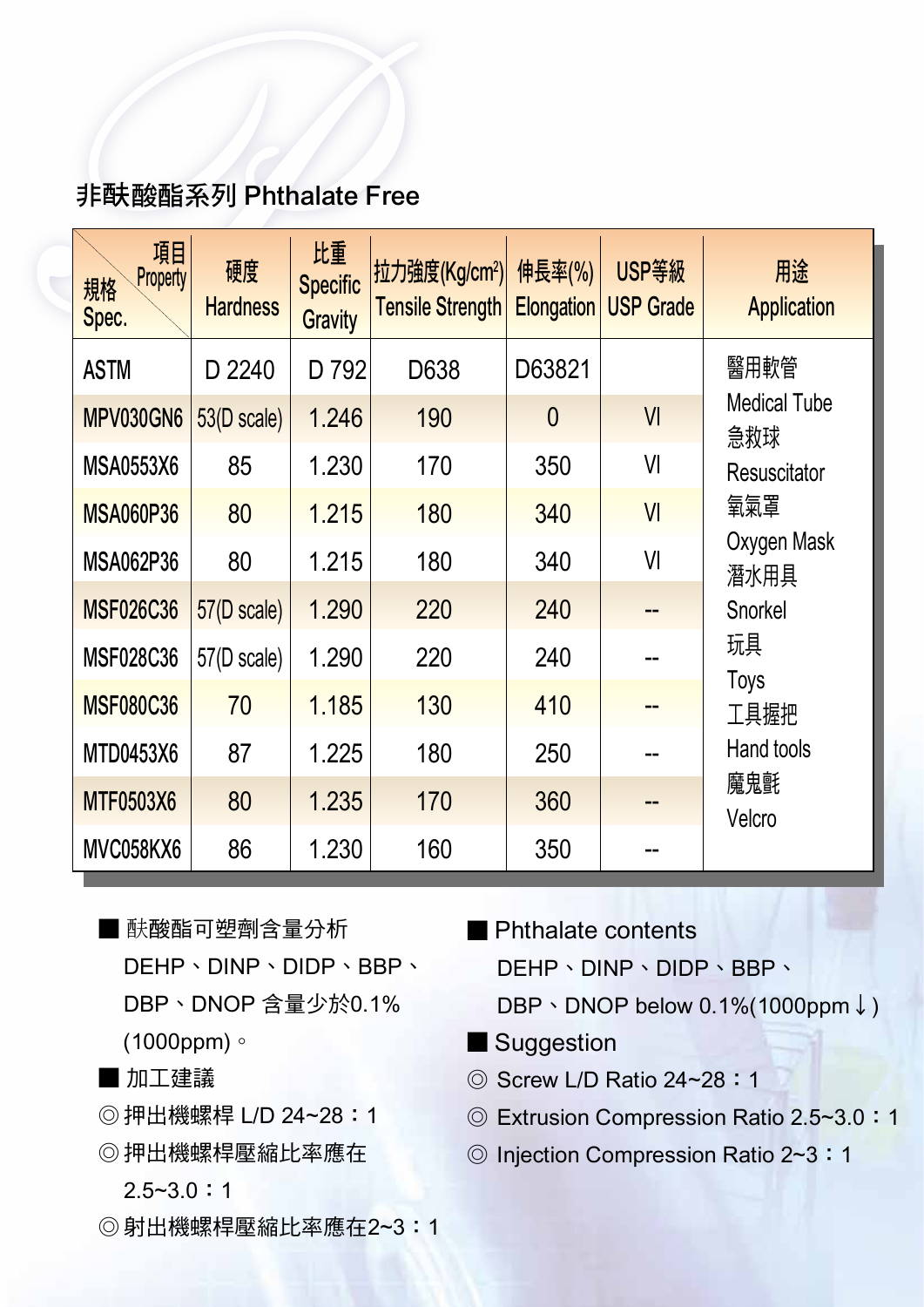